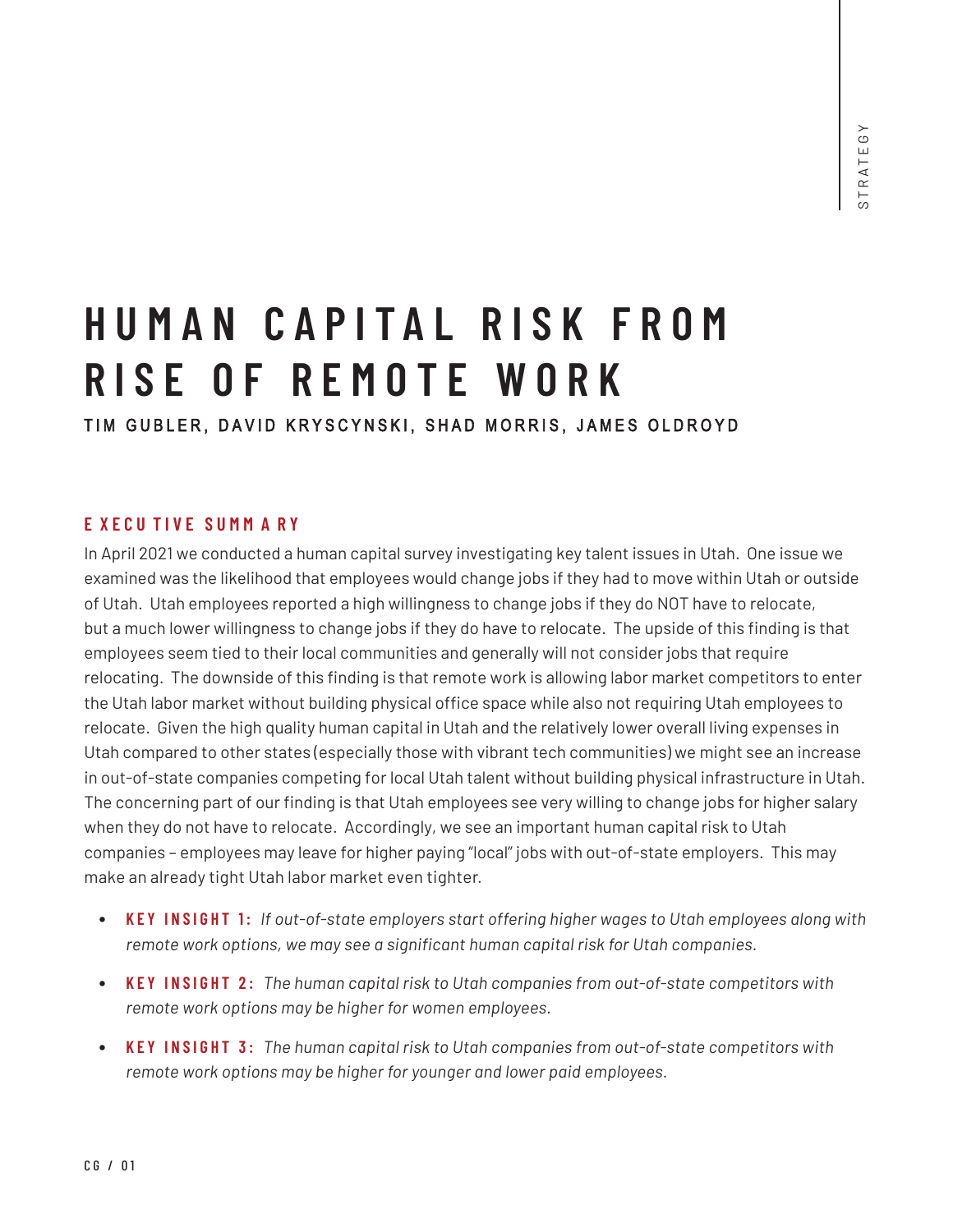## **SURVEY OVERVIEW**

In April 2021 we distributed a survey to more than 40,000 individuals who have previously participated in one of the Silicon Slopes events over the last 3-5 years. The purpose of the survey was to develop insights related to human capital development and management in Utah. After data cleaning we had a total of 1779 usable responses for an approximate response rate of ~4%, which is a standard response rate for this type of electronic survey. For detailed information on the demographics of the people who completed the survey please see the demographics summary report HERE.

# **UNDERSTANDING LOCATION SENSITIVITY OF UTAH EMPLOYEES**

To understand the extent to which the Utah work force is sensitive to the location of their work we asked a series of questions related to their willingness to change jobs if doing so required relocating. We asked employees:

*How likely would you be to change companies if another employer could provide a higher salary with similar benefits (e.g. health insurance and vacation time) than your current employer for the same job and:*

- *• You DO NOT have to relocate to take the job*
- *• You DO have to relocated (but in Utah)*
- *• You DO have to relocate (but leave Utah)*

We asked this question using a 5 point likert type scale where  $5 =$  Extremely Likely, 4 = Somewhat Likely, 3 = Neither likely nor unlikely, 2 = Somewhat Unlikely and 1 = Extremely Unlikely. Thus, higher numbers mean that employees are more likely to change jobs.

The overall results are shown in the table below:

| Question                                  | Mean | Approximate Interpretation                 |
|-------------------------------------------|------|--------------------------------------------|
| You do NOT have to relocate               | 3.88 | Somewhat likely to change jobs             |
| You DO have to relocate (but within Utah) | 2.73 | Neither likely nor unlikely to change jobs |
| You DO have to relocate (but leave Utah)  | 2.25 | Somewhat unlikely to change jobs           |

One important distinction is the 1.15 point difference between the average for changing jobs without moving and changing jobs in a way that requires relocating within Utah. One way to interpret this difference is an indication of employee loyalty to where they live as opposed to where they work. Employees do not seem particularly loyal to their employers when they can make a bit more money but stay in their current homes and communities.

This loyalty to the community may have been beneficial for Utah companies in the past, but may present an important challenge moving forward. In particular, we see an increase in remote work arrangements due to the COVID-19 pandemic. Accordingly, more companies are seeking employees from all over the US without requiring regular presence in a specific physically office location. Remote work options are especially attractive for companies in tight labor markets with high cost of living. These companies can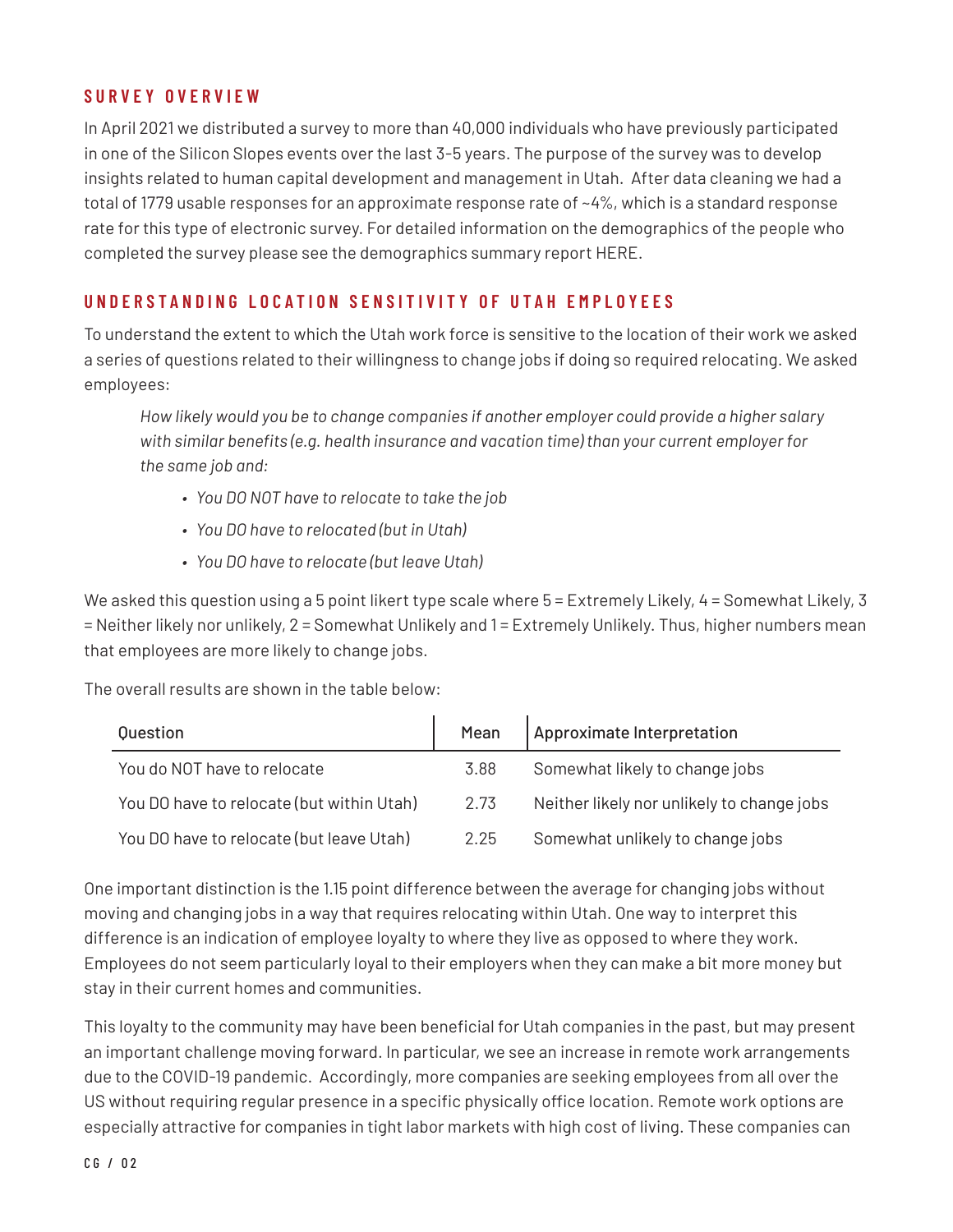recruit from other geographies where cost of living is lower and human capital quality is just as high (if not higher) than in their local markets.

Utah is high on this list due to its high quality human capital and relatively low overall cost of living, combined with the incredible outdoor amenities and opportunities.

The key challenge for Utah companies, then, is that out-of-state companies can enter the local labor market with remote work options, avoid making physical infrastructure investments, and use the associated cost savings to offer higher salaries to Utah employees. The results of our survey suggest that Utah employees, on average, are at least somewhat likely to change jobs if the salary is higher and they do not have to move.

# **KEY INSIGHT 1:**

IF OUT-OF-STATE FMPIOYERS START OFFFRING HIGHER WAGES TO UTAH EMPLOYEES ALONG WITH REMOTE WORK OPTIONS, WE MAY SEE A SIGNIFICANT HUMAN CAPITAL RISK FOR UTAH COMPANIES

## Women may be more likely to change jobs if they do not need to relocate

It appears that gender differences may also be important. Women are more likely to change jobs than men if they do NOT have to relocate, but they are less likely to change jobs than men if they DO have to relocate (see graphic below). This implies that women may be at a higher risk of leaving when local companies or out-of-state companies with remote work options bring higher salary offers.

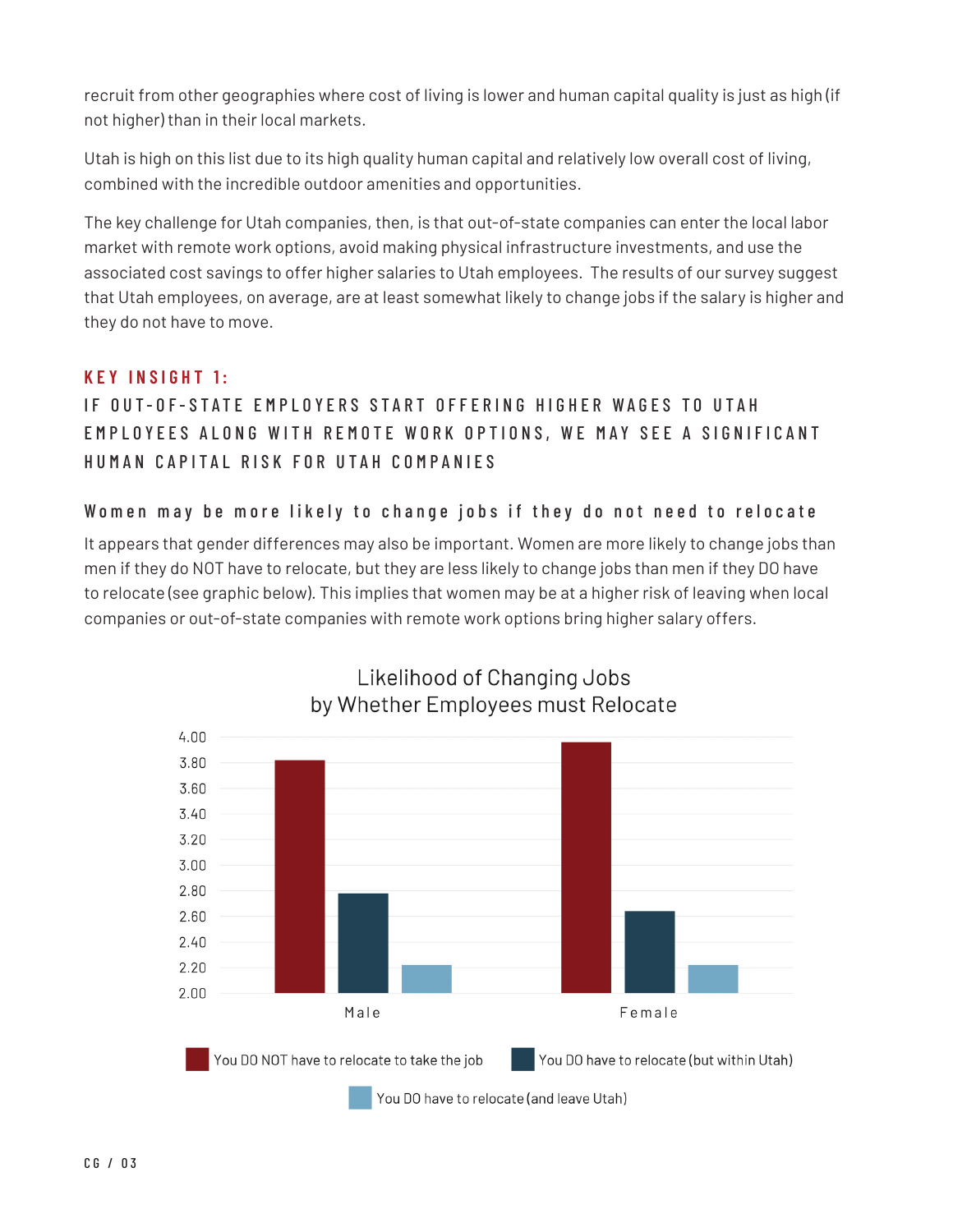The higher risk of losing women may also be exacerbated by another finding from this survey indicating that women report a larger productivity increase when working remotely than men. Accordingly, women may find remote work options more attractive due at least in part to their higher average productivity.

#### **KEY INSIGHT 2:**

THE HUMAN CAPITAL RISK TO UTAH COMPANIES FROM OUT-OF-STATE COMPETITORS WITH REMOTE WORK OPTIONS MAY BE HIGHER FOR WOMEN EMPLOYEES

Younger and lower paid employees may be more likely to change jobs if they do not need to relocate

It also appears that younger employees and lower paid employees are more likely to change jobs if they do not need to relocate: